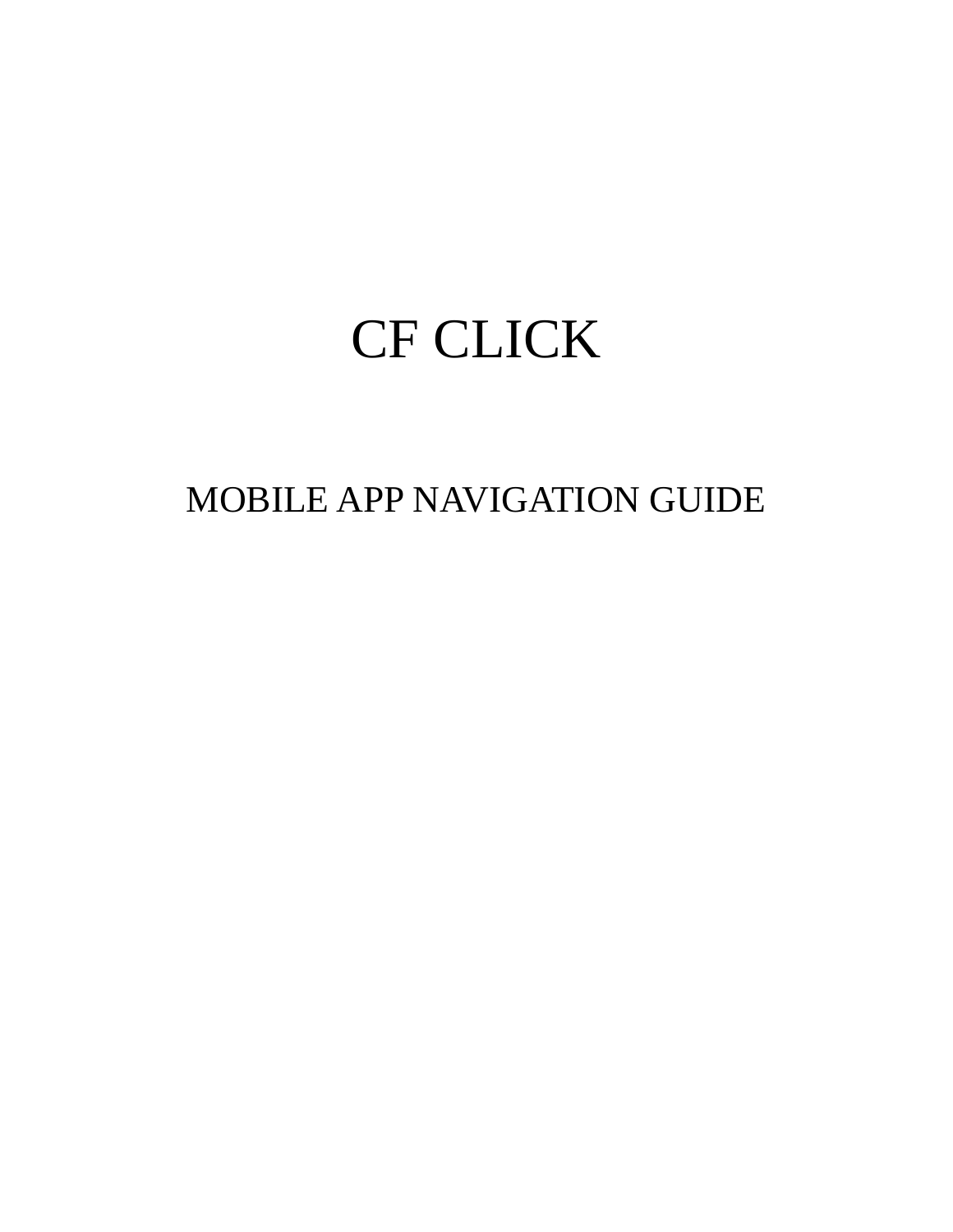# **Navigation Guide – Table of Contents**

| 3                       |
|-------------------------|
| $\boldsymbol{4}$        |
| 4                       |
| 4                       |
| $\overline{\mathbf{4}}$ |
| $\overline{\mathbf{4}}$ |
| 5                       |
| 5                       |
| 7                       |
|                         |
| 8                       |
|                         |
| $\boldsymbol{9}$        |
|                         |
| 9                       |
| 9                       |
|                         |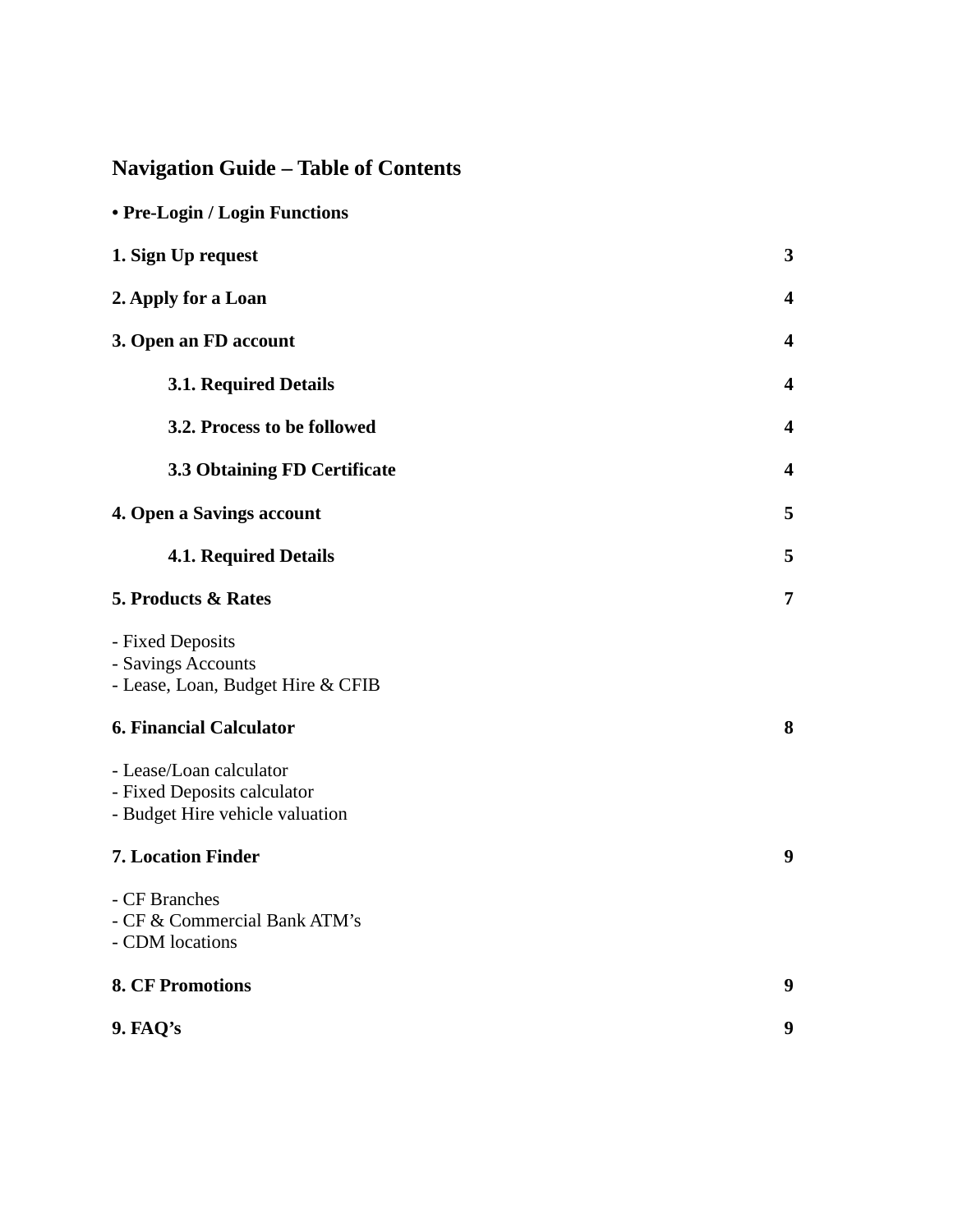# **Pre-Log In / Login Functions**

# **1. Sign Up Requests**

• After downloading the CF CLICK mobile app, click on the icon to open the app.

• Locate the "Sign Up" tab on the bottom of the application and click it.

• Enter required details (Name, NIC, Email, Mobile Number – Account related details)

(If details are not updated on the account, CF Staff should update these details accordingly)

• Click "Confirm"

• Click "Allow" when app requests permission from the user to access the mobile phone

• OTP is sent to the clients SMS inbox (for device verification – enter this code on the app)

• Within the next 24hrs, a 4-Digit Passcode (SMS) and secured PDF (containing permanent User Name & Temporary Password) to the email address associated with the Savings Account.

• Client is then able to use the 4-digit Passcode to open the PDF file sent to the email

• Client should then enter the temporary Password (as per the PDF) and given User Name in the Mobile App.

• Client should then re-enter a preferred permanent Password

• Client now has full access to the CF CLICK Mobile App.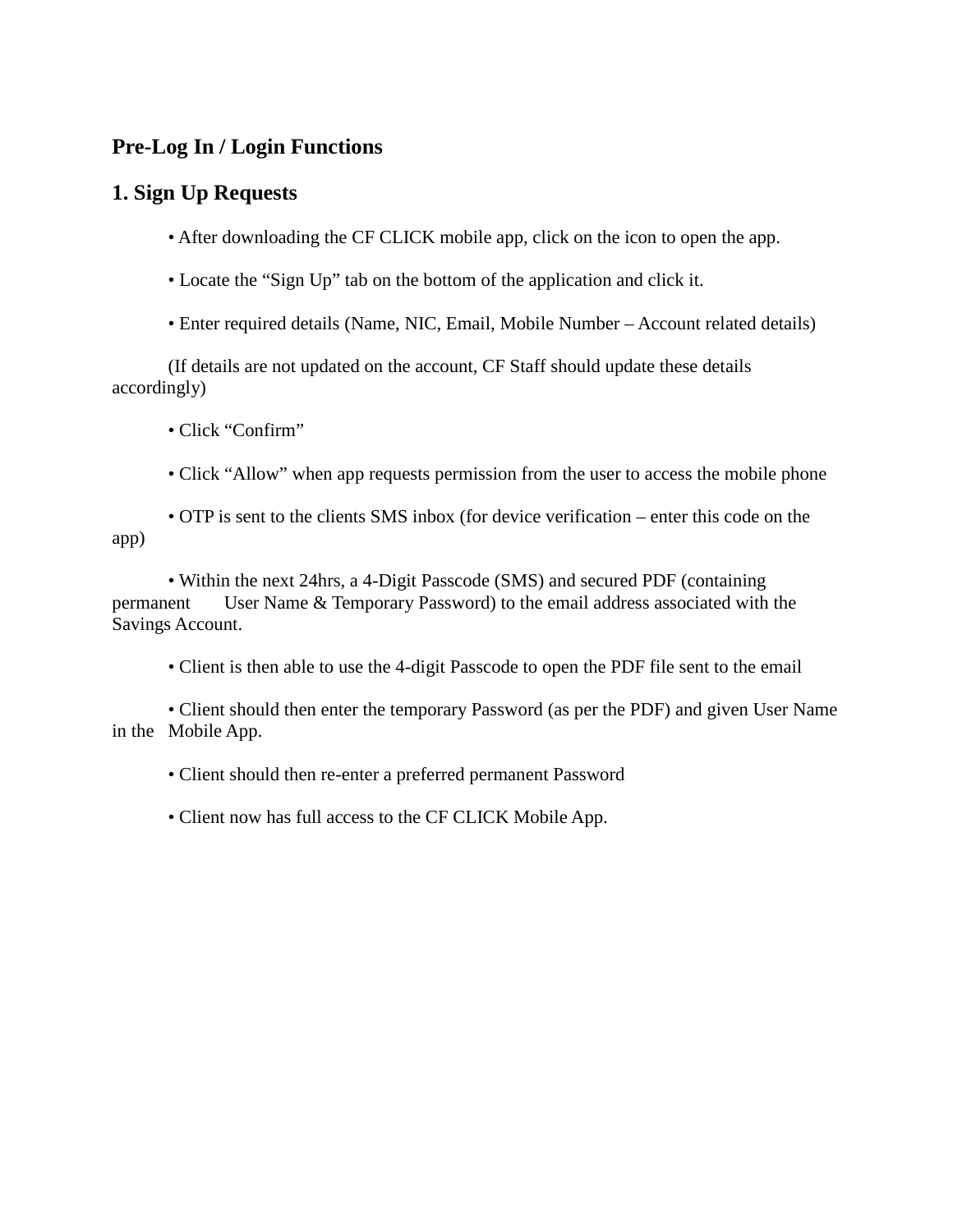# **2. Apply For A Loan**

This facility is only provided to L2 registered Lease clients. (Client should have an active Savings Account)

Lease clients are selected in a per-defined system based criteria and eligibility to quick loan application is granted on this basis. Quick loan is an extended sub loan to main lease contract of client. Eligible client can release upto a maximum of Rs 50,000 for system given maximum period and minimum period of one month. Quick loan funds are credited to CF savings account of client real time.

# **3. Opening a Fixed Deposit Account**

**3.1 Required details** (Should be entered by the client)

1) **Product Type** (Client needs to select from drop-down menu)

- CF Term - CF Senior Citizen - CF Excel - CF Ultra

2) **FD Amount**

- 3) **FD Period**
- 4) **Select from "Maturity" or "Monthly"**
- 5) **FD Certificate Collecting Branch** (Drop-down menu)
- 6) **Nominee Name**
- 7) **Nominee NIC**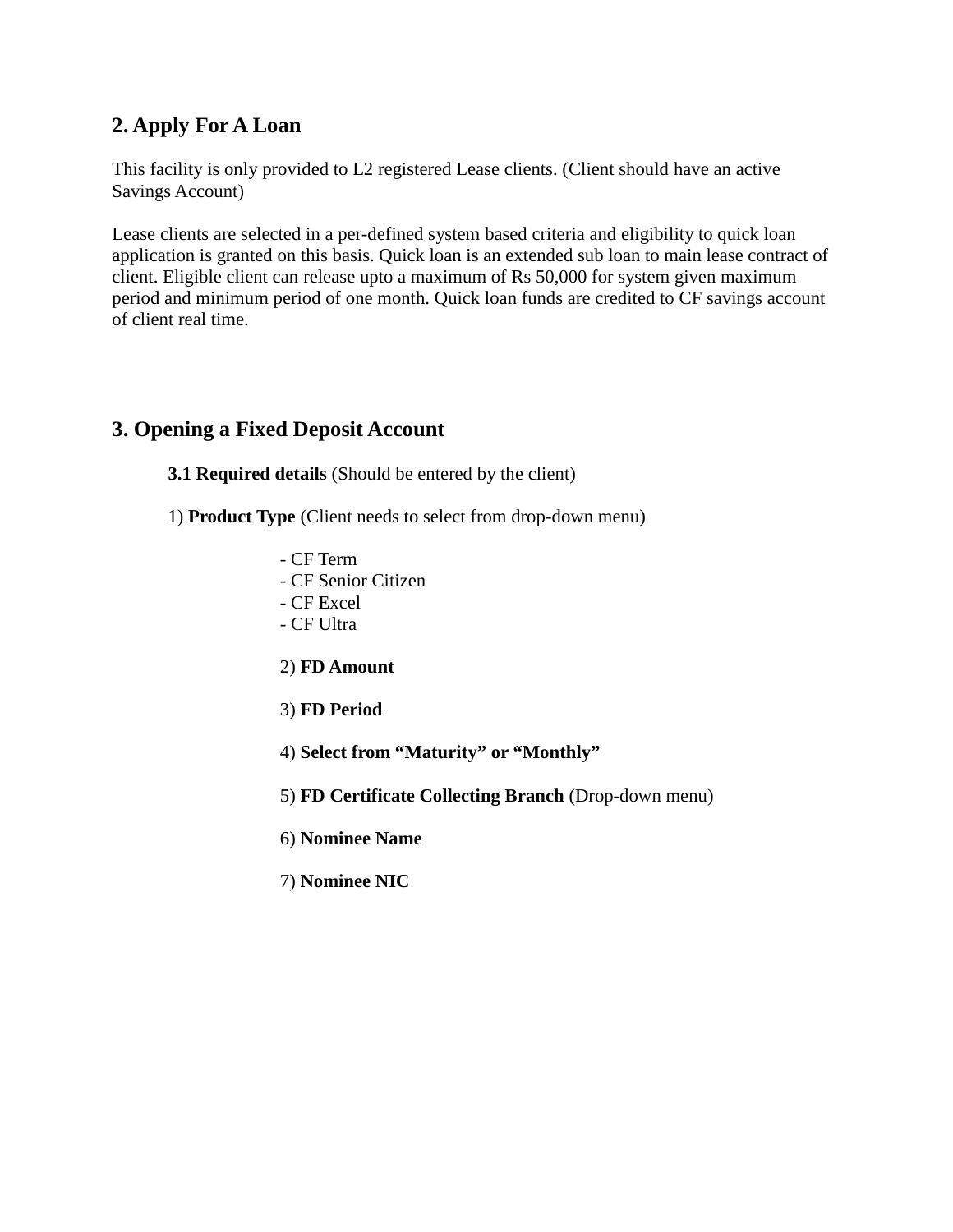#### **3.2 Process**

**•** On line FD account opening function will be allowed only for registered mobile app users

**•** It is a mandatory requirement to have an active CF Savings account for register with mobile app.

**•** Maximum limit for a single FD is restricted to Rs.500,000/-. (5,000/- to 500,000/-)

**•** Along with these details customer should debit the relevant amount to his/her CF Savings Account. Account balance should also be sufficient to meet the transfer. If not transaction will not be completed.

**•** Upon submit the above details along with a successful funds transfer, Deposit system will allocate next receipt number for this & generate an FD account in the Deposit system. FD will then be activated with the standard scheme rates. Special rates will not be allowed during this process.

**•** Customer will then be notified by SMS (Upon successfully activation)

#### *Your deposit account has been successfully activated .Relevant receipt number & deposit A/C numbers are 0120R0XXXXXX & 0121XXXXXX-00 respectively. Thank you for your patronage.*"

#### **3.3. Obtaining The FD Certificate**

**•** Certificate will reach the respective branch(es) within 3 working days

**•** An SMS will be triggered to the respective client (two working days after the FD Certificate is printed) with the following content:

"Your Fixed Deposit Certificate in respect of Deposit Number 0121xxxxxx-00 is ready for collection from your CF Branch Xxxxxxxxxx. Thank you for your patronage."

**•** When the customer comes to collect the certificate, branch officer should obtain the FD mandate sign by client & send back to City Office.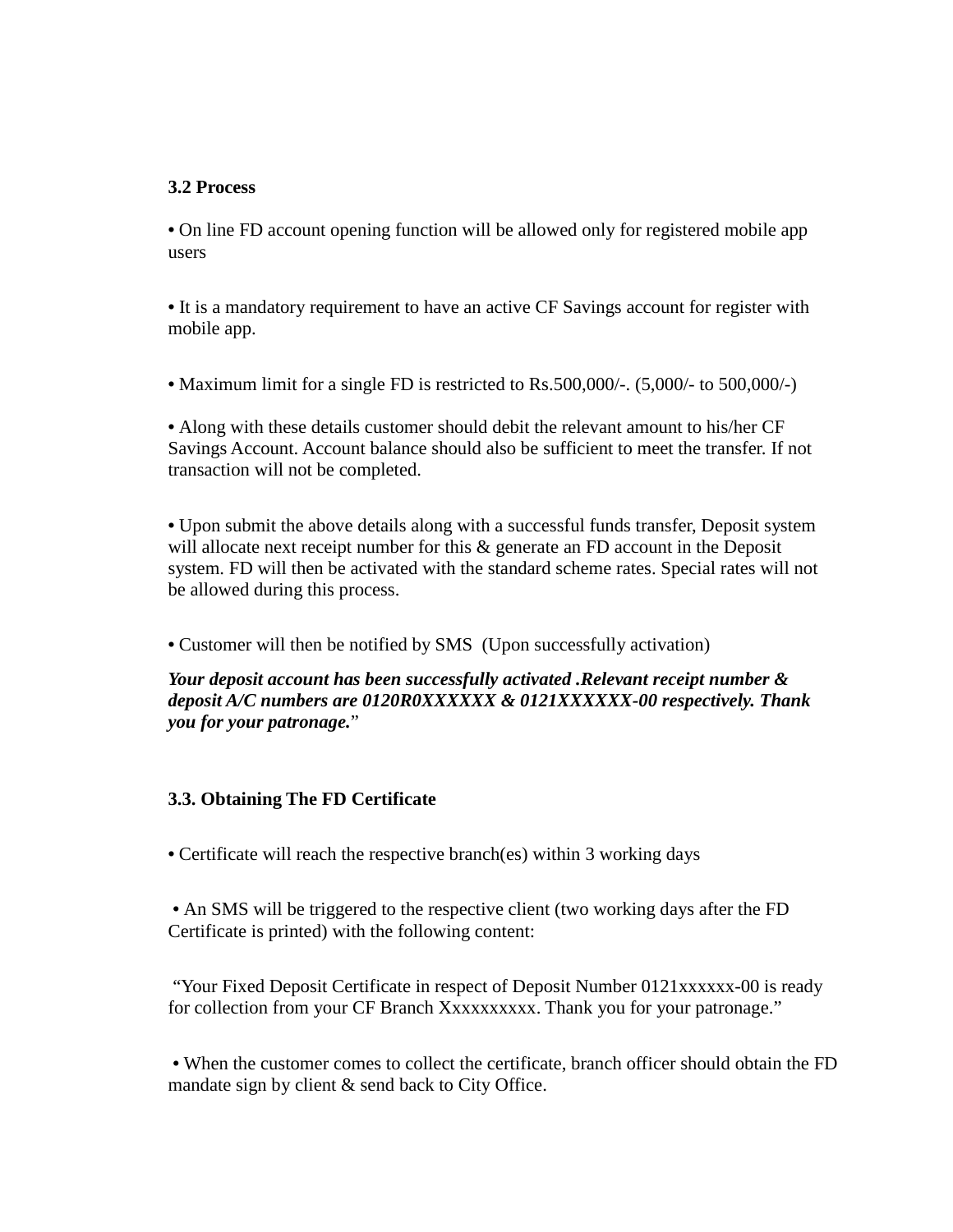# **4. Opening a Savings Account**

- 4.1 Required details (Should be entered by the client)
- 1) Name
- 2) Mobile Number
- 3) NIC
- 4) Email
- 5) Location
- 6) Link to Facebook Account
- 7) Comments

Click "Continue" To Proceed

# **5. Products & Rates**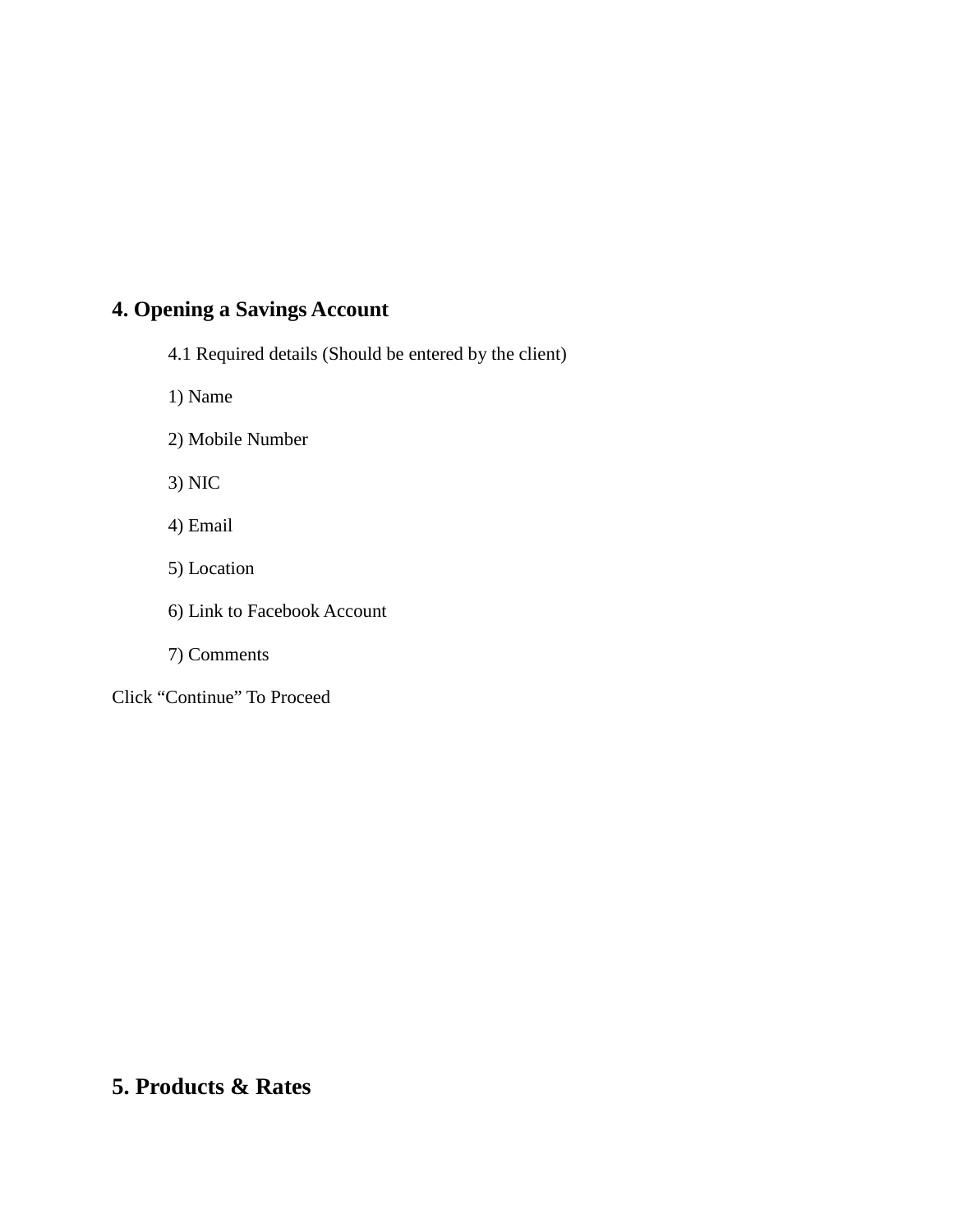### **Please refer to [www.cf.lk](http://www.cf.lk/) or the CF CLICK Mobile App for updated rate sheets.**

**• Deposits** CF TERM SENIOR CITIZEN CF EXCEL ULTRA

# **• Savings**

CF NORMAL SAVINGS CF EXCEL SAVINGS CF SUPER SAVINGS CF SENIOR CITIZENS CF MINOR

#### **• Leasing**

- **Business Loans**
- **Budget Hire**
- **Insurance – CFIB**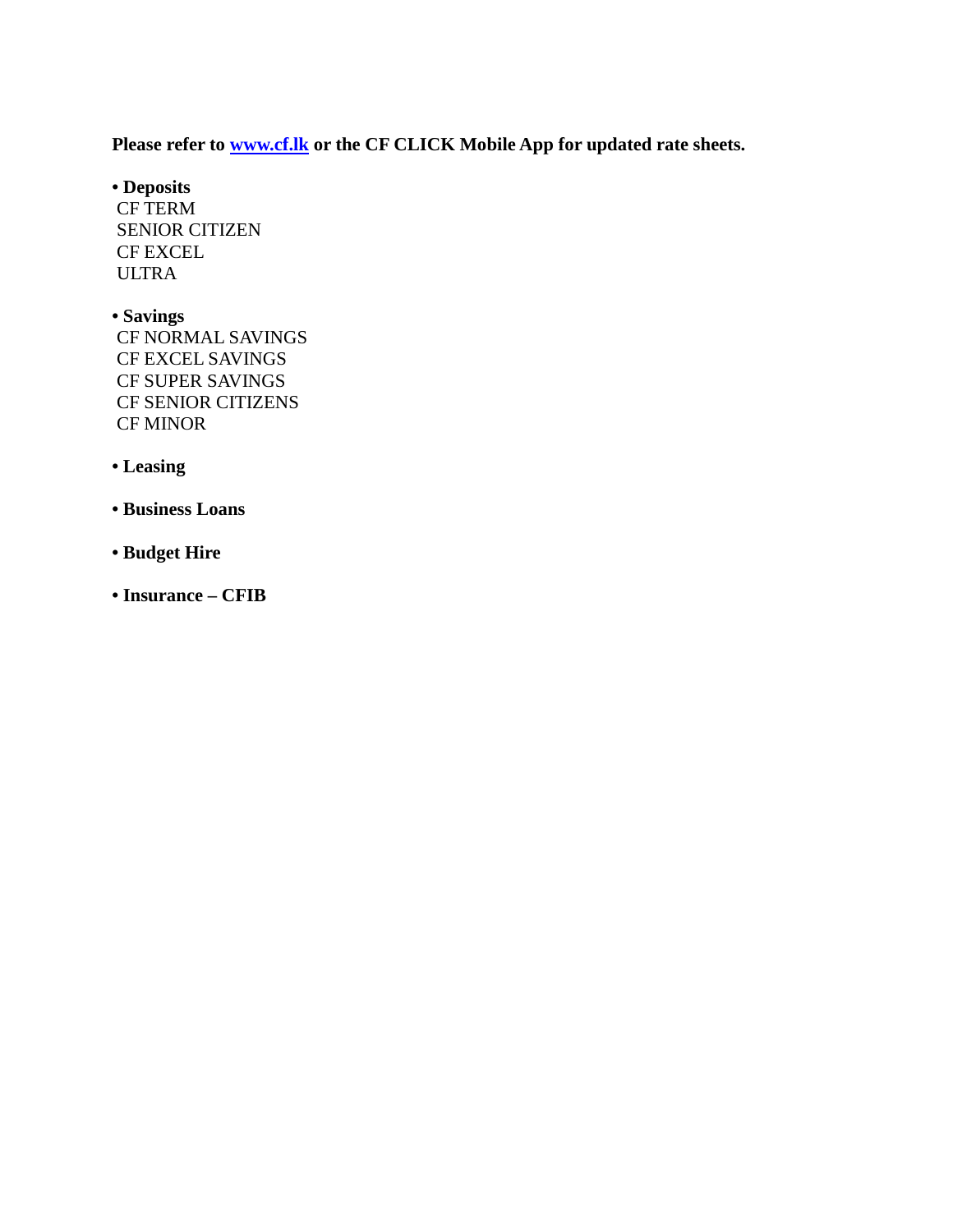# **6. Financial Calculators**

- 6.1. Lease/Loan calculator
- 6.2. Fixed Deposits calculator
- 6.3. Budget Hire vehicle valuation
- 6.1. Lease Calculator Customer needs to fill in the following details
	- Vehicle Type (Drop-down menu)
	- Vehicle Condition
	- Lease Amount
	- Lease Period
	- Residual Amount
	- Residual Percentage

#### 6.2. Loan Calculator

Customer needs to fill in the following details

- Product Type (Business Loans or Personal Loans)
- Loan Amount
- Payback Period

#### 6.3 Budget Hire

Customer should select from one of the 2 options below and proceed to enter details.

#### **• Im Looking For A Vehicle / I Found A Vehicle**

- **- Name**
- **- Mobile Number**
- **- NIC**
- **- Email Address**
- **- Location**
- **- Link to Facebook Account**
- **- Comments**